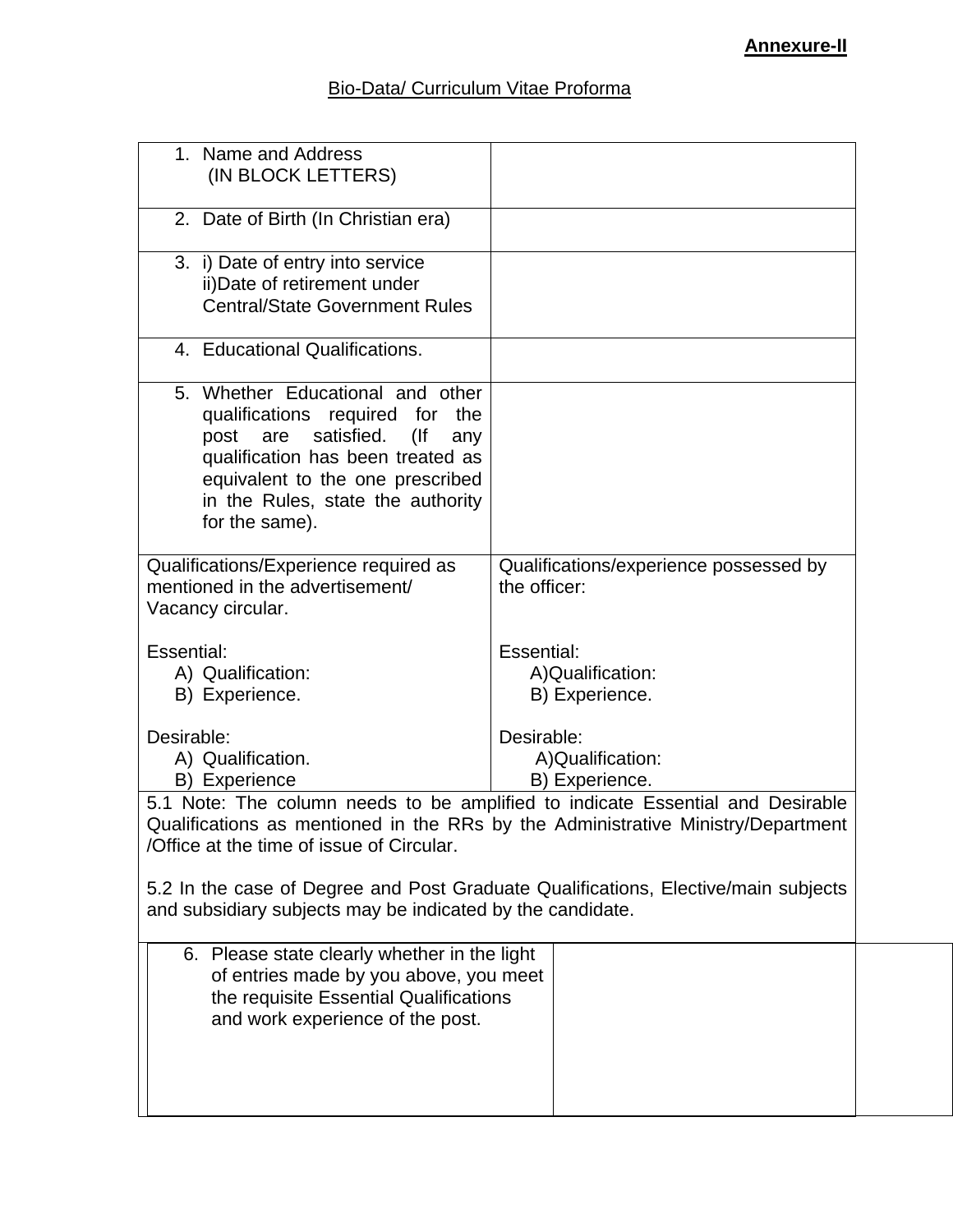- 6.1 Note: Borrowing Departments are to provide their specific comments/views confirming the relevant Essential Qualification/Work experience possessed by the candidate (as indicated in the Bio-data) with reference to the post applied.
- 7. Details of Employment, in chronological order. Enclose a separate sheet duly authenticated by your signature, if the space below is insufficient.

| Office/Institution | Post held<br>on regular<br>basis | From | To | * Pay Band<br>and Grade<br>Pay/Pay<br>Scale of<br>the post<br>held on<br>regular<br>basis. | Nature of<br>Duties (in<br>detail)<br>highlighting<br>experience<br>required for<br>the post<br>applied for |
|--------------------|----------------------------------|------|----|--------------------------------------------------------------------------------------------|-------------------------------------------------------------------------------------------------------------|
|                    |                                  |      |    |                                                                                            |                                                                                                             |

\*Important: Pay-band and Grade Pay granted under ACP/MACP are personal to the officer and therefore, should not be mentioned. Only Pay Band and Grade Pay/pay scale of the post held on regular basis to be mentioned. Details of ACP/MACP with present Pay Band and Grade Pay where such benefits have been drawn by the candidate may be indicated as below:

| Office/Institution | Pay, Pay Band,<br>and Grade Pay<br>drawn under<br><b>ACP/MACP</b><br>Scheme | From | To |
|--------------------|-----------------------------------------------------------------------------|------|----|
|                    |                                                                             |      |    |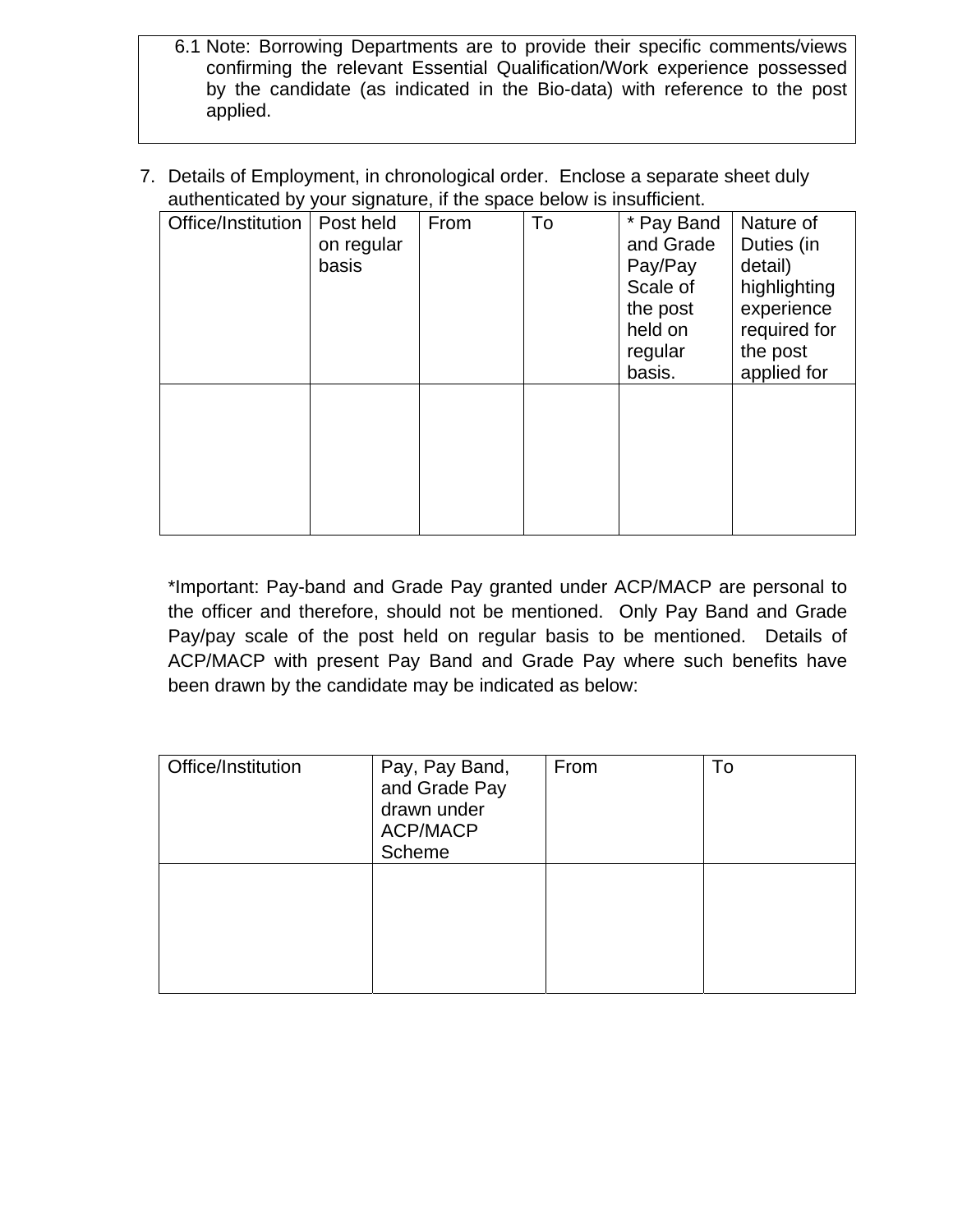| 8. Nature of present employment<br>i.e. Ad-hoc or Temporary or<br><b>Quasi-Permanent or</b><br>Permanent. |  |
|-----------------------------------------------------------------------------------------------------------|--|
| 9. In case the present<br>employment held on<br>deputation/contract basis,<br>please state-               |  |

| a)The date of<br>initial<br>appointment | b)Period of<br>appointment on<br>deputation/contract | c) Name of the<br>parent<br>office/organization to<br>which the applicant<br>belongs. | d) Name of the<br>post and pay of the<br>post held in<br>substantive<br>capacity in the<br>parent<br>organization. |
|-----------------------------------------|------------------------------------------------------|---------------------------------------------------------------------------------------|--------------------------------------------------------------------------------------------------------------------|
|                                         |                                                      |                                                                                       |                                                                                                                    |

- 9.1 Note: In case of Officers already on deputation, the applications of such officers should be forwarded by the parent cadre/Department along with Cadre Clearance, Vigilance Clearance and Integrity Certificate.
- 9.2 Note: Information under Column 9 (c ) & (d) above must be given in all cases where a person is holding a post on deputation outside the cadre/organization but still maintaining a lien in his parent cadre/organization.

| 10. If any post held on deputation |  |
|------------------------------------|--|
| in the past by the applicant,      |  |
| date of return from the last       |  |
| deputation and other details:      |  |
| 11. Additional details about       |  |
| present employment:                |  |
| Please state whether working       |  |
| under (indicate the name of        |  |
| your employer against the          |  |
| relevant column).                  |  |
| a) Central Government              |  |
| b) State Government                |  |
| c) Autonomous Organization         |  |
| d) Government Undertaking          |  |
| <b>Universities</b><br>e)          |  |
| Others                             |  |
|                                    |  |
|                                    |  |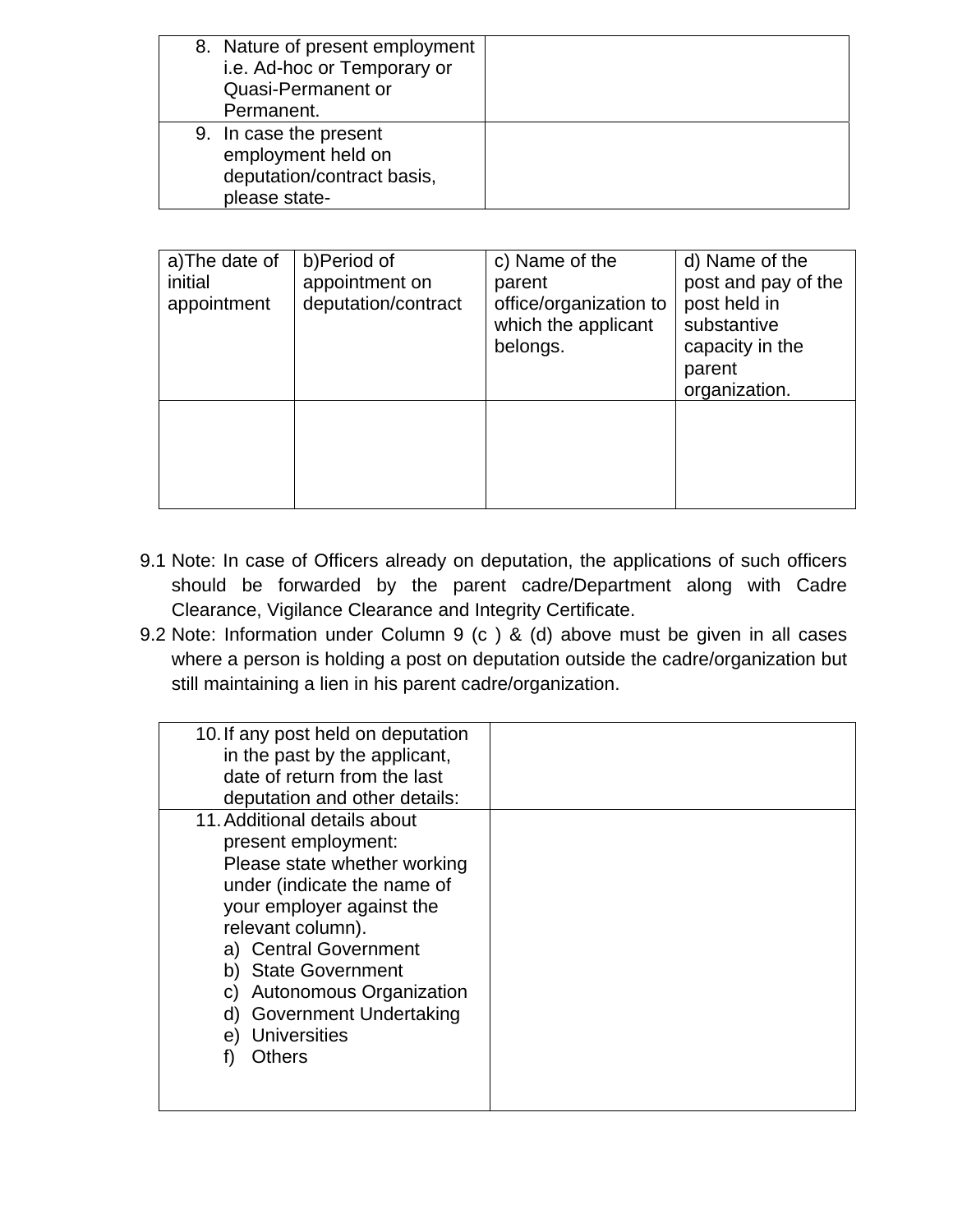| 12. Please state whether you are<br>working in the same<br>Department and are in the<br>feeder grade or feeder to<br>feeder grade.                  |  |  |
|-----------------------------------------------------------------------------------------------------------------------------------------------------|--|--|
| 13. Are you in Revised Scale of<br>Pay? If yes, give the date from<br>which the revision took place<br>and also indicate the pre-<br>revised scale. |  |  |
| 14. Total emoluments per month now drawn.                                                                                                           |  |  |

| Basic Pay in the PB         | Grade Pay                                                                       | <b>Total Emoluments</b> |
|-----------------------------|---------------------------------------------------------------------------------|-------------------------|
|                             |                                                                                 |                         |
|                             |                                                                                 |                         |
|                             |                                                                                 |                         |
|                             | 15. In case the applicant belongs to an Organization which is not following the |                         |
|                             | Central Government pay-scales, the latest salary slip issued by the             |                         |
|                             | Organization showing the following details may be enclosed.                     |                         |
|                             |                                                                                 |                         |
| <b>Basic Pay with Scale</b> | Dearness Pay/Interim relief                                                     | <b>Total Emoluments</b> |
| of Pay and rate of          | / other Allowances etc.,                                                        |                         |
| increment                   | (with break-up details)                                                         |                         |
|                             |                                                                                 |                         |
|                             |                                                                                 |                         |
|                             |                                                                                 |                         |
|                             |                                                                                 |                         |

16.A. Additional information, if any, relevant to the post you applied for in support of your suitability for the post. (This among other things may provide information with regard to (i) additional academic qualifications (ii) Professional training and (iii) work experience over and above prescribed in the vacancy Circular).

(Note: Enclose a separate sheet, if the space is insufficient).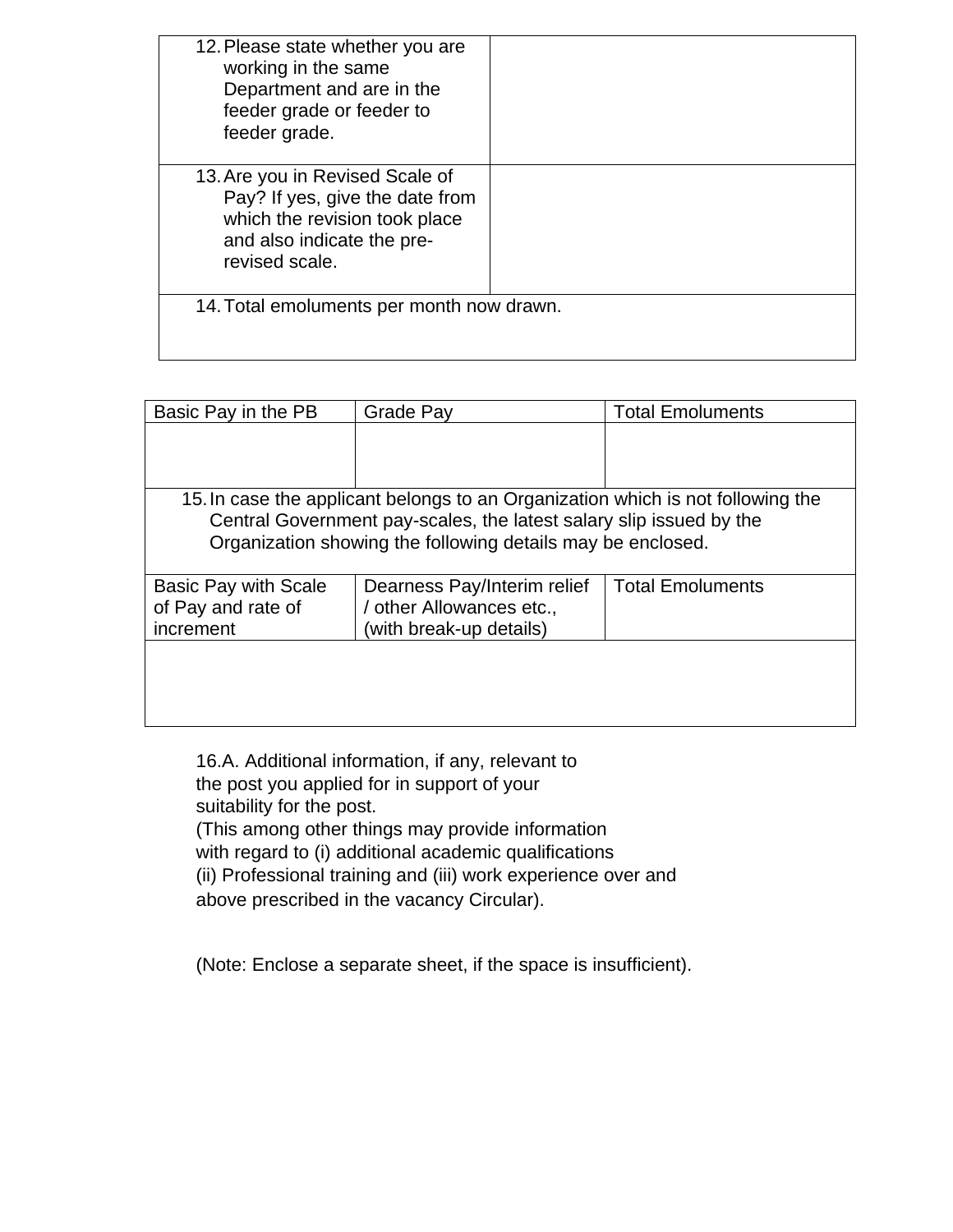16. B. Achievements:

The candidates are requested to indicate information with regard to;

(i) Research publications and reports and special projects

(ii) Awards/Scholarships/Official appreciation

(i) Affiliation with the professional bodies/Institutions/Societies and ;

(ii) Patents registered in own or achieved for the organization

(iii) Any research/innovative measure involving official recognition

(iv) Any other information.

(Note: Enclose a separate sheet if the space is insufficient)

| 17. Please state whether you are applying<br>for deputation (ISTC)/ Absorption/Re-<br>employment basis<br>(Officers under Central/State Governments<br>are only eligible for "Absorption".<br>Candidates of non-Government<br>Organizations are eligible only for Short |  |
|-------------------------------------------------------------------------------------------------------------------------------------------------------------------------------------------------------------------------------------------------------------------------|--|
| Term Contract).                                                                                                                                                                                                                                                         |  |
| *(The option of 'STC' /'Absorption' /'Re-<br>employment' are available only if the<br>vacancy circular specially mentioned<br>recruitment by "STC" or "Absorption" or<br>"Re-employment").                                                                              |  |
| 18. Whether belongs to SC/ST                                                                                                                                                                                                                                            |  |

 I have carefully gone through the vacancy circular/advertisement and I am well aware that the information furnished in the Curriculum Vitae duly supported by the documents in respect of Essential Qualifications/Work Experience submitted by me will also be assessed by the Selection Committee at the time of selection for the post. The information/details provided by me are correct and true to the best of my knowledge and no material fact having a bearing on my selection has been suppressed/withheld.

(Signature of the candidate)

Address\_\_\_\_\_\_\_\_\_\_\_\_\_\_\_\_

\_\_\_\_\_\_\_\_\_\_\_\_\_\_\_\_\_\_\_\_

Date: \_\_\_\_\_\_\_\_\_\_\_